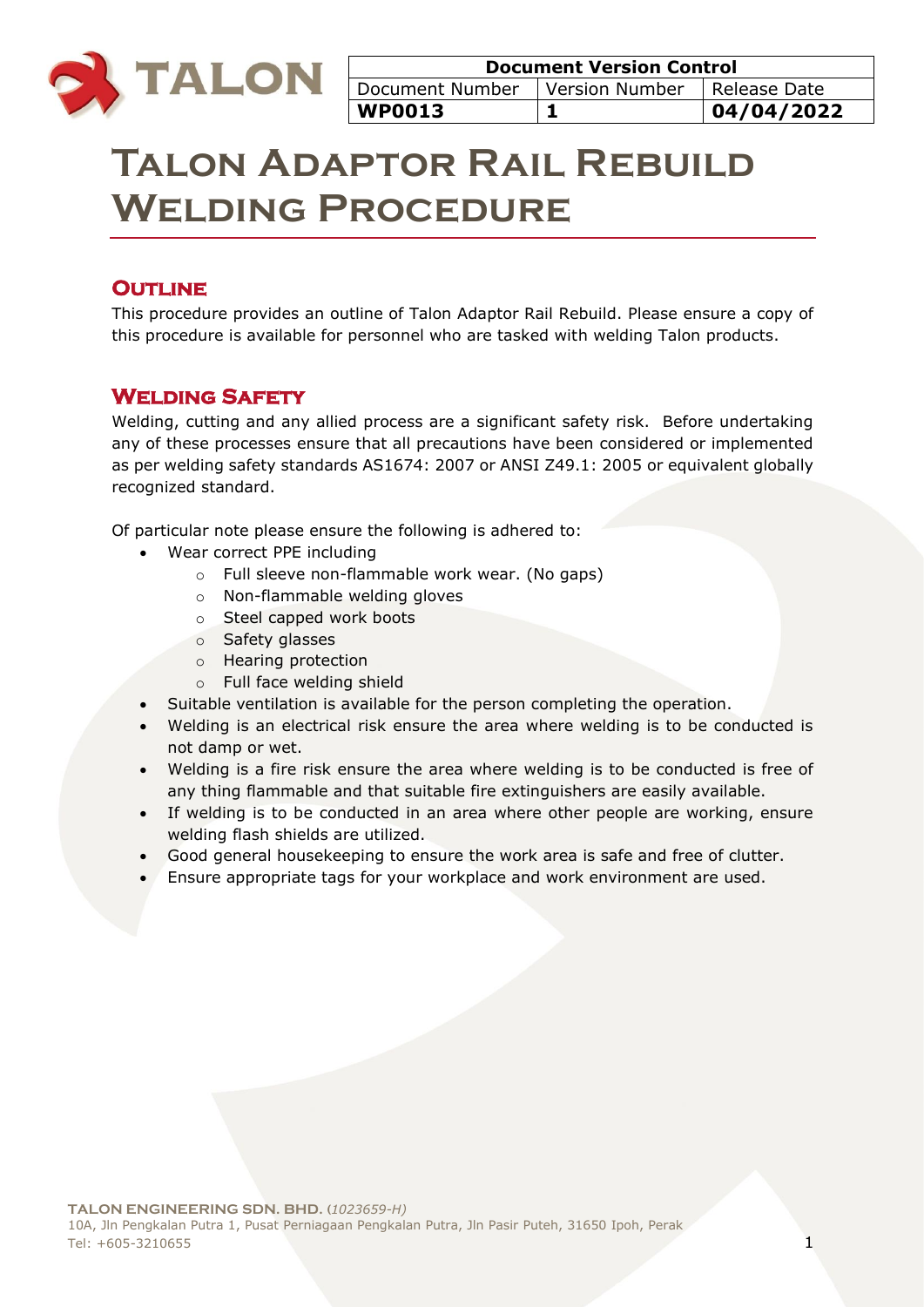

| <b>Document Version Control</b>  |  |              |
|----------------------------------|--|--------------|
| Document Number   Version Number |  | Release Date |
| <b>WP0013</b>                    |  | 04/04/2022   |

# **Welding Process and Preheat Notice**



Please ensure that you follow the Thermal Treatment (Preheat) procedure stated in this welding procedure. Preheat of the weld area prior to commencing welding will help ensure weld quality, reduce the occurrence of cracking and other problems that can result in costly rework. The weld area must be heated to 150°C, measured at least 100mm / 4" away from and either side of the weld joint and maintained between 150°C and 250°C throughout the welding process.

The warranty may be void on Talon Weld-On components if the specified process is not followed correctly.

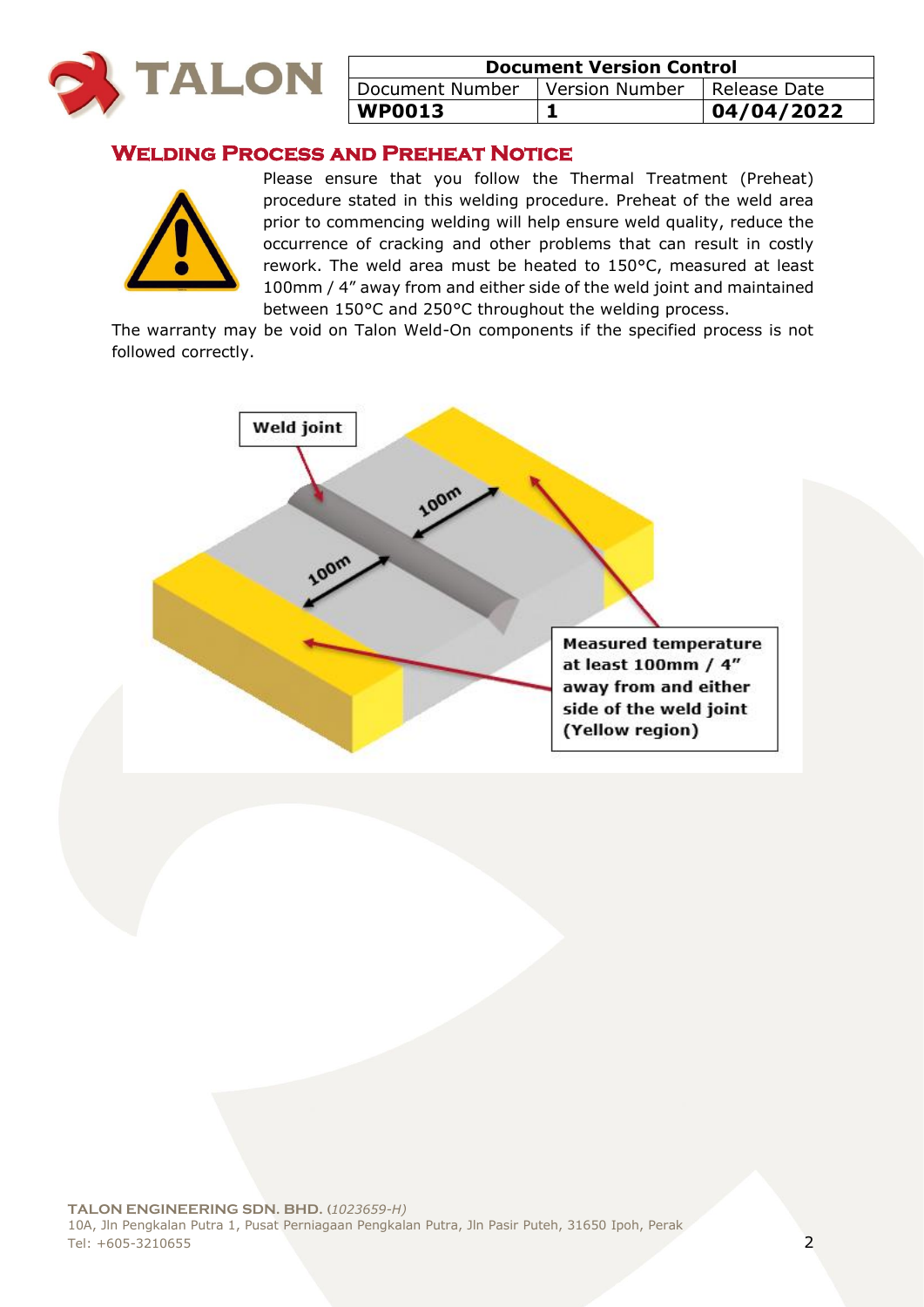

| <b>Document Version Control</b> |                               |             |
|---------------------------------|-------------------------------|-------------|
| Document Number                 | Version Number   Release Date |             |
| <b>WP0013</b>                   |                               | 104/04/2022 |

# **Talon Welding Setup**

# **Weld Preparation**

The surfaces to be welded must be good and free from scale, grease, paint, water, or any other contaminants. The heat from welding breaks down any hydrocarbons and moisture in the area and releases hydrogen. The hydrogen along with any remaining particulate matter can be absorbed in the weld and result in cracking, porosity, and inclusions.

Preparation of the weld surfaces may be achieved by sand blasting, shot blasting, grinding, sanding, air carbon arc gouging, or a combination of any these processes. Should the air carbon arc gouging process be used, finish the surface by grinding to remove all carbon slag. Following any of these preparation processes ensure any dust or particulate matter is removed from the weld area to prevent porosity and inclusions.

# **Welding Process**

Welding may be completed by any of the following processes:

- Gas Metal Arc Welding (GMAW)
- Flux-cored Arc Welding (FCAW)

A combination of GMAW or FCAW can be utilised.

| <b>Process</b> | <b>AWS</b>                         | AS/NZS                      | <b>ISO</b> | <b>Shielding Gas</b>                                               | <b>Polarity</b> |
|----------------|------------------------------------|-----------------------------|------------|--------------------------------------------------------------------|-----------------|
| <b>GMAW</b>    | <b>AWS A5.18</b><br><b>ER70S-4</b> | 2717.1:<br>ES4-GC/M-W503AH  |            | 100% CO <sub>2</sub><br>$Ar + 10 - 15\%CO2$<br>Ar + 15-25%CO2      | $DC+$           |
| <b>GMAW</b>    | <b>AWS A5.18</b><br><b>ER70S-6</b> | 2717.1:<br>ES6-GC/M-W503AH  |            | 100% CO <sub>2</sub><br>$Ar + 10 - 15\%CO2$<br>$Ar + 15 - 25\%CO2$ | $DC+$           |
| <b>FCAW-G</b>  | AWS A5.20<br>E71T-1 H8             | 17632-B: T49 2 T1 1 CAU H10 |            | 100% CO <sub>2</sub><br>Ar + 20-25%CO2                             | $DC+$           |
| FCAW-G         | <b>AWS A5.18</b><br>E70C-6M H4     | 17632-B: T49 4 T15 0 MAU H5 |            | Ar + 20-25%CO2                                                     | $DC+/-$         |
| <b>FCAW-S</b>  | <b>AWS A5.20</b><br>E70T-7         | 17632-B: T49 Z T7 0 NA      |            | <b>NR</b>                                                          | DC-             |
| <b>FCAW-S</b>  | AWS A5.20<br>E71T-8                | 17632-B: T49 3 T8-1NA-H15   |            | <b>NR</b>                                                          | DC-             |

The following table details **recommended** reference consumables:

# **Electrical Parameters**

The person completing the weld should refer to the manufacturer's specifications to determine the optimal settings to complete the weld. Actual voltage, welding current and Electrode Stick Out (E.S.O.) used will depend on machine characteristics, plate thickness, run size, shielding gas and operator technique etc.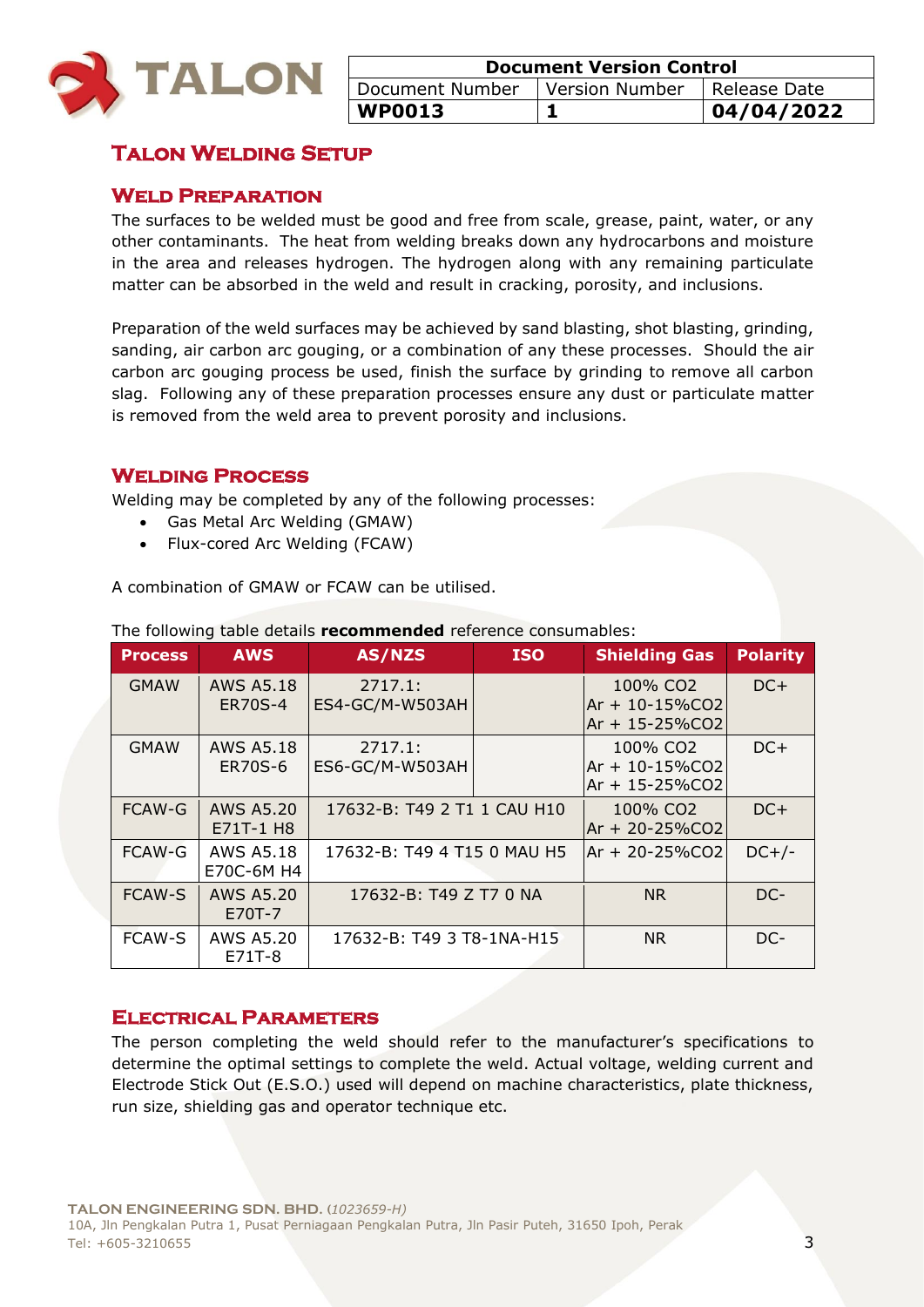

| <b>Document Version Control</b>                 |  |            |
|-------------------------------------------------|--|------------|
| Document Number   Version Number   Release Date |  |            |
| <b>WP0013</b>                                   |  | 04/04/2022 |

# **Welding Position**

Welding of Talon Adaptor Rail Rebuild is recommended and shall be completed in the Flat 1F and Horizontal 2F position. The other positions can be welded but the process should be adjusted to suit the applicable weld wire and equipment to ensure good weld strength and integrity.



Deviation from the Flat or Horizontal position is permissible as shown in figure below as typically described in welding standard AWSD1.1, Structural Welding--Steel, Figure 4.2 "Positions of Fillet Welds".



The longitudinal axis of the weld may be inclined no more than 15° with respect to the horizontal plan. The centre of the weld face "C" must lie within the rotational limits of 80° to 280° as shown.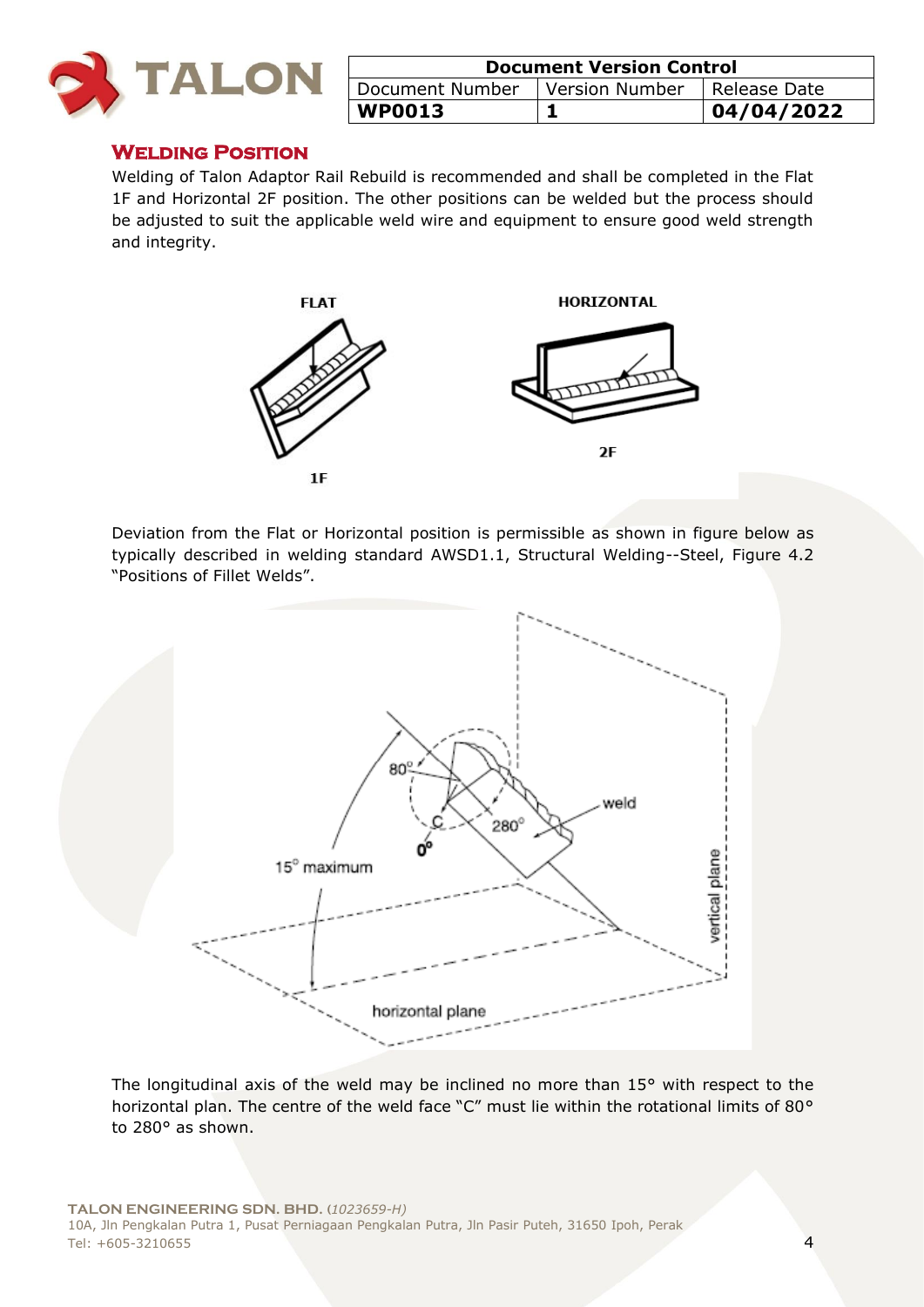

| <b>Document Version Control</b>                 |  |            |
|-------------------------------------------------|--|------------|
| Document Number   Version Number   Release Date |  |            |
| <b>WP0013</b>                                   |  | 04/04/2022 |

# **Thermal Treatment**

It is important to preheat the work piece prior to commencing welding and ensure the components are maintained within the acceptable interpass temperature range during welding. Preheat is the heating of a work piece prior to being welded, flame cut, or air carbon arc gouged. Heat can be applied though several methods such as propane or butane gas flame burners or torches and magnetic induction.

As welding, flame cutting and air carbon arc gouging use a high temperature heat source to melt the base metal, a high temperature in a small localized area is created along with a large temperature differential to the rest of the work piece. This causes high stresses, hardened areas, deformation, and a very small area for hydrogen gases to be released from the steel. Preheat reduces the temperature differential and so lowers the risk of weld cracking, maximum hardness of the heat affected zone, lessens distortion, and releases hydrogen from the steel prior to welding.

Maintaining the correct interpass temperature is important to hold the reduced temperature differential gained from preheating and to ensure the work piece does not get too hot. Allowing the steel to become too hot will temper the steel and soften it, reducing its hard-wearing properties.

When preheating with burners and torches it is most effective to heat the work piece from below. This allows the heat to soak up though the body of the work piece. Using insulating heat blankets on the topside of the work piece will improve and speed up the process, allowing the dispersion and retention of the heat that has been input.

Temperature should be measured using an infrared thermometer or temperature indicating crayon at least 100mm / 4" away from and either side of the weld joint. Best practice is to measure the temperature on the top side as heat is applied to the bottom side, this will ensure a complete preheat though the thickness of the work piece. Prior to any welding, flame cutting and air carbon arc gouging on Talon components and steel bodies the following preheat and interpass temperatures must be reached and maintained.

| <b>Material</b>                                                                  | <b>Thickness</b>                             | <b>Min Preheat</b><br>Temp | <b>Max Interpass</b><br><b>Temp</b> |
|----------------------------------------------------------------------------------|----------------------------------------------|----------------------------|-------------------------------------|
| Talon GET Castings                                                               | <b>All Weld-on Castings</b>                  | $ 150^{\circ}$ C / 300°F   | $ 260^{\circ}$ C / 500°F            |
| ASTM A514 Steels                                                                 | Greater than 63mm / 2-1/2"   120 °C / 250 °F |                            | $1260^{\circ}$ C / 500 $^{\circ}$ F |
| 400-450 BHN Abrasion Resistant Steel Greater than 63mm / $2-1/2$ " 150°C / 300°F |                                              |                            | 260°C / 500°F                       |

**Notes:** 

- If the ambient humidity is high and or the temperature is below  $4^{\circ}$ C /  $40^{\circ}$ F, the tabulated thermal treatment temperature should be increased by 27°C / 80°F. At no time should any material type or thickness be welded when the temperature of the steel is at or below  $4^{\circ}C$  /  $40^{\circ}F$ . This includes tack or spot welds or any allied process. Preheat must be applied as specified.
- All material within 100mm / 4" of the weld zone must be within the specified temperature.
- Cool weld slowly, for a minimum of 8 hours, utilising thermal blankets. Do not allow drafts or cool ambient temperatures to cool the parts or assembly. Cool down rate should not exceed 55°C / 130°F, per hour.
- If the ambient temperature is at or below 4°C / 40°F the part must be covered with a thermal blanket to insure the cool down rate above. Alternatively, the entire part maybe post-heated to 150 - 200°C / 300 - 400°F for four hours and then maybe air cooled.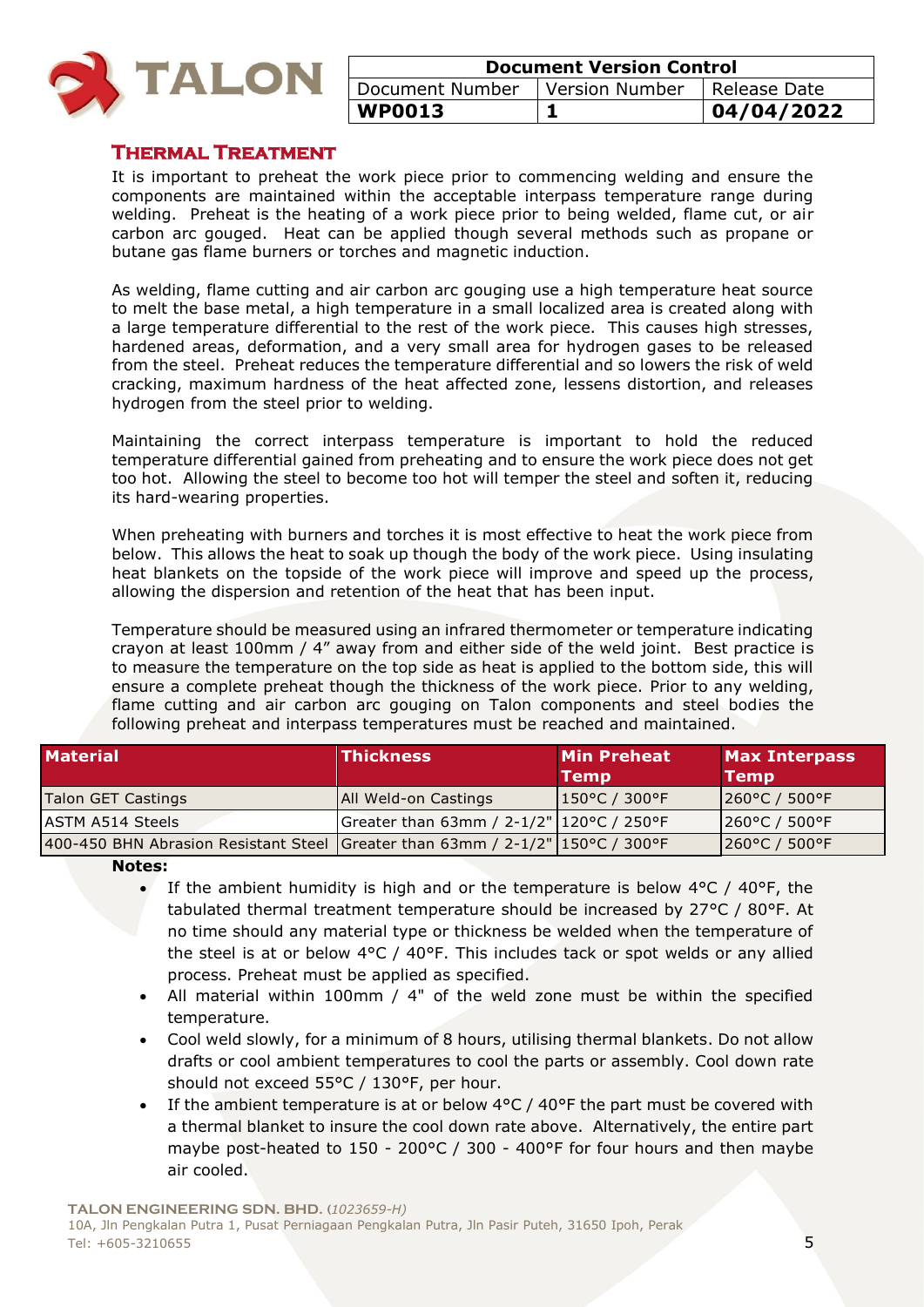

| <b>Document Version Control</b>  |  |              |
|----------------------------------|--|--------------|
| Document Number   Version Number |  | Release Date |
| $ $ WP0013                       |  | 104/04/2022  |

# **Welding Procedure**

# **Gauge Templates**



Rail Rebuild Side Profile Gauge Template / Gauge 1



Rail Rebuild Top Profile Gauge Template / Gauge 2

### **STEP 1**

Prepare for gauging by cleaning the areas on the Talon Adaptor highlighted in blue from fines and debris that may interfere with the gauging process.

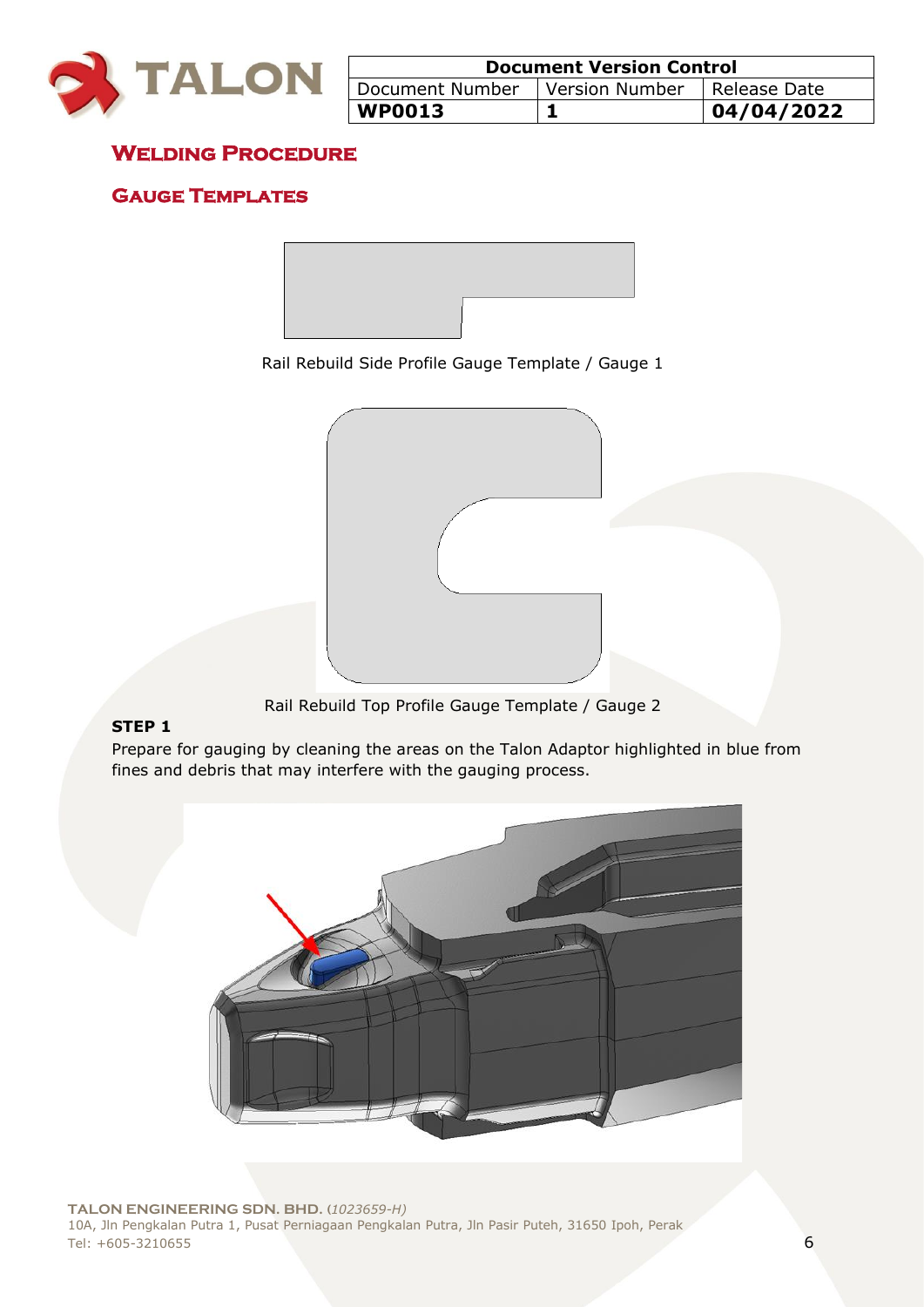

| <b>Document Version Control</b> |                  |              |
|---------------------------------|------------------|--------------|
| Document Number                 | l Version Number | Release Date |
| <b>WP0013</b>                   |                  | 04/04/2022   |

#### **Step 2**

Using Gauge 1, check if the rail is high enough to ensure sufficient contact with the Talon Lockjaw Lock during Talon Point fitment. Sufficient contact will ensure successful pushoff of the Talon Point from the Talon Adaptor. Centre the gauge on the adaptor nose as shown in the image below. The gauge should contact the horizontal face (highlighted blue below) in front of the rail.



#### **Step 3**

Check to see if the top face of the rail contacts the gauge. If not, measure the gap to determine how much weld material needs to be built up on top of the existing rail. If the gap is less than 1mm, no build up is required. Otherwise, move on to step 4.

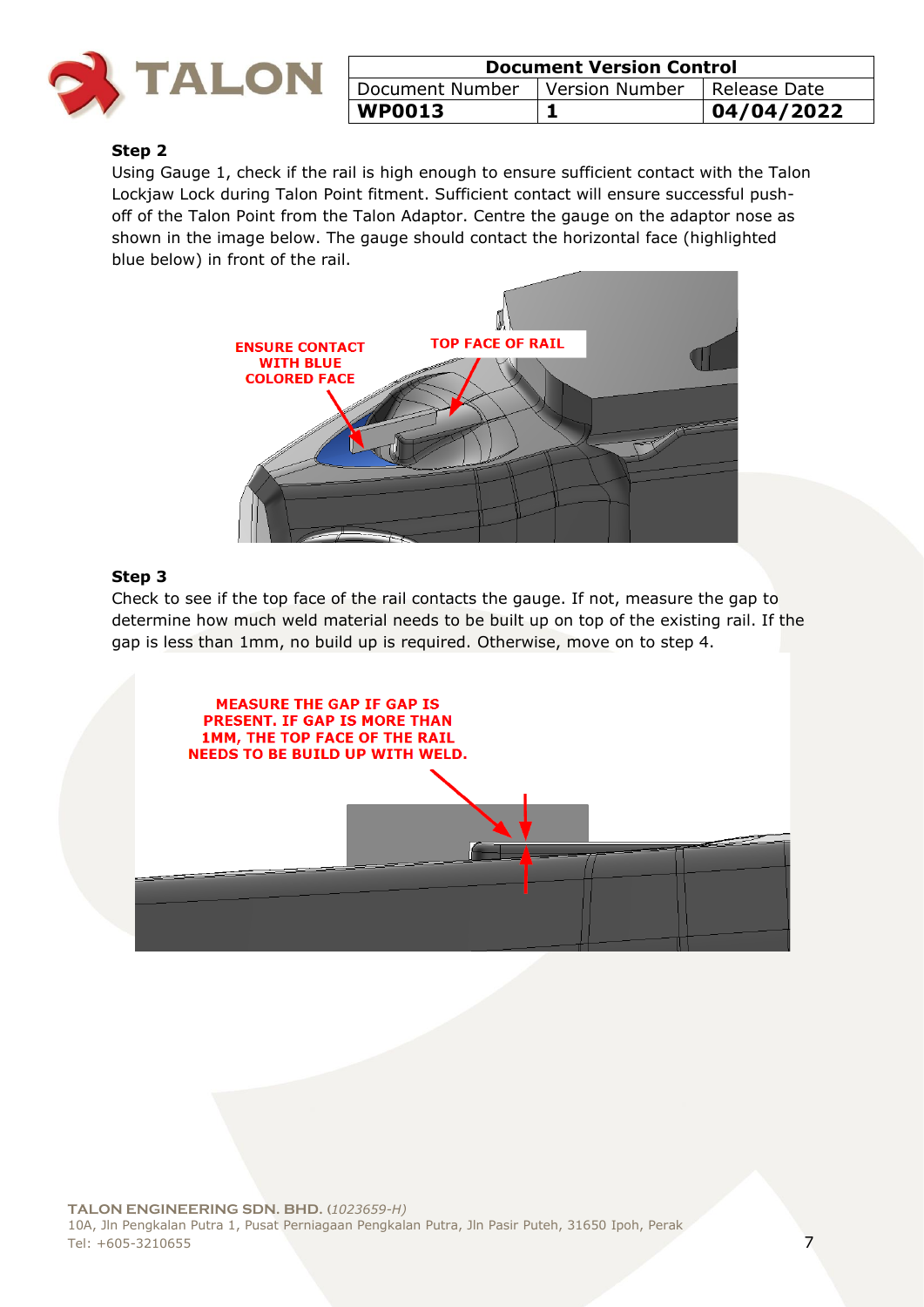

| <b>Document Version Control</b>  |  |                |
|----------------------------------|--|----------------|
| Document Number   Version Number |  | I Release Date |
| $ $ WP0013                       |  | 04/04/2022     |

#### **STEP 4**

Ensure the rail to be built up with welding is in good condition and free from scale, grease, paint, water, or any other contaminants according to the Welding Preparation section in this document. Preheat the rail to 150°C / 300°F as specified in the Thermal Treatment section of this document before doing any welding process. Build up the top face of the rail to close the gap between the top face and Gauge 1. Deposit slightly more weld than what is required, to allow the rail to be later ground smooth. Clean each pass of deposited weld metal before depositing the next weld pass.



#### **STEP 5**

Allow the welds to cool. Grind the top of the welds to create a smooth flat surface. Also grind the welds at the sides and front so that there is a smooth transition of the weld into the original rail material. Check that the welds are properly ground to shape with the help of Gauge 2.



#### **STEP 6**

Recheck the gap between top of the rail and Gauge 1. If the gap is less than 1mm, then grinding is completed.